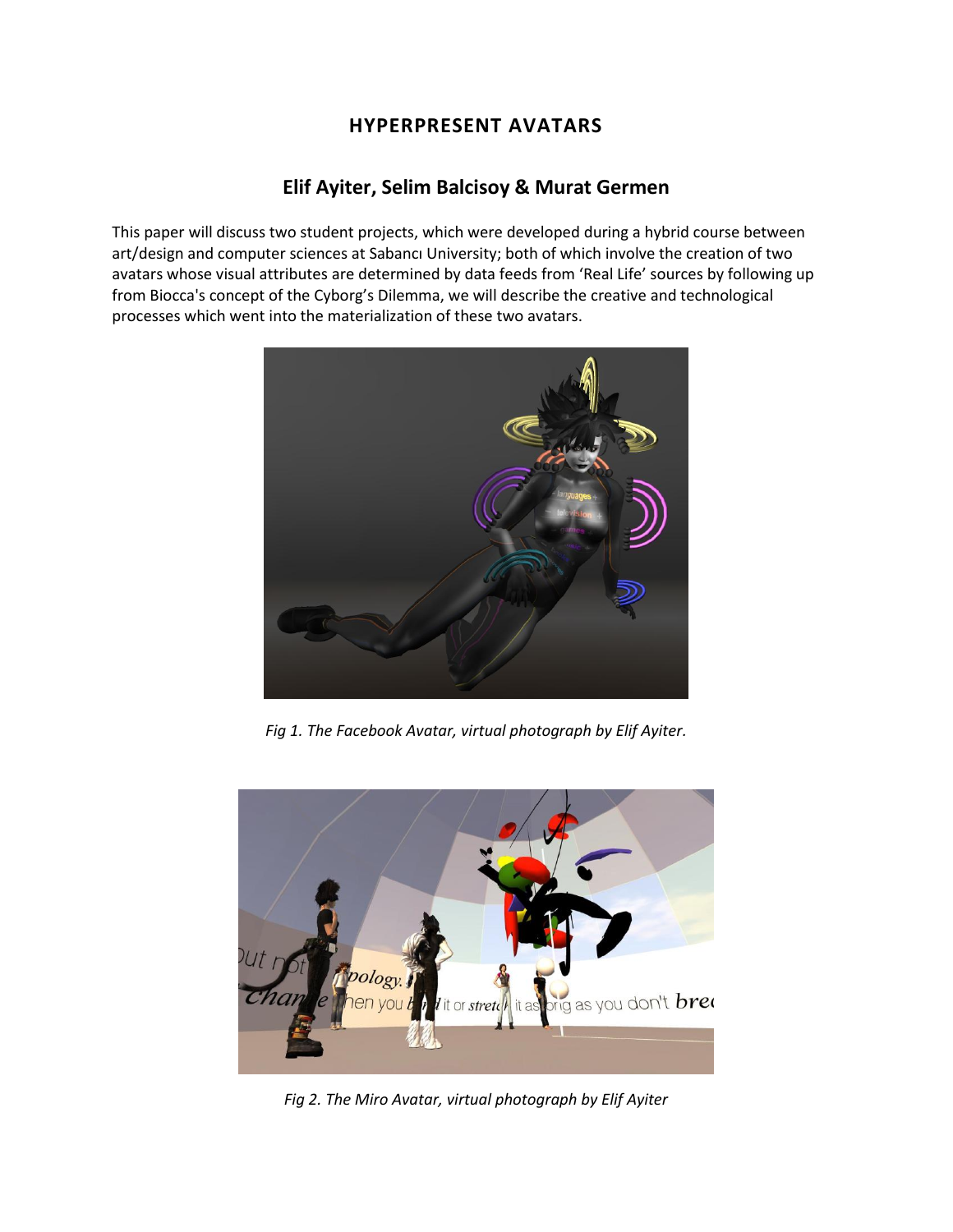#### Hyperpresence

If the body is the primary communication hardware, then what is its relationship to a medium which is made up of steel, plastic, and silicon given that instead of pulsing blood, pulses of electrons and light animate the computational hardware?

Marshall McLuhan long ago pointed out that communication interfaces attach themselves to the body. In the words of McLuhan, "Media are extensions of the senses," in that the view of the world associated with print is being replaced by a world view associated with electronic media that stresses feelings and emotions. [1] This is a different vision than Licklider's [2] for whom "mancomputer symbiosis" is a subclass of "man-machine systems" in which the human brain is coupled to its machine counterpart. This coupling of one brain to another made sense in the early days of computing when the communication between human and machine was still one of conversation where instead of a mind communication through a body to another body, we have only two disembodied conversations, a sterile coupling of abstract symbol generators. At the close of 20th century however, the development of advanced computer interfaces is characterized by progressive embodiment. Progressive embodiment is the steadily advancing immersion and coupling of the body to an advanced communication interface.

Intelligence augmentation applies itself to the theory that communication technologies can be cognitive prostheses amplifying or assisting cognitive processes or by developing cognitive skills. This leads to the question, of what it means to be virtually embodied, particularly if this state also contributes to intelligence augmentation. In other words, what arc the psychological effects of goals of embodiment in virtual environments? What are the psychological effects of embodiment in virtual environments? Most commonly these are expressed as various forms of 'presence,' which is described as the perceptual sensation of being in a place other than where you physically are, or a sense of transportation to a 'place' created by media. [3] It is the illusion of 'being there' in a virtual space.

Compounding the dual concepts of (virtual) environment and (virtual) agent are Giuseppe Mantovani and Giuseppe Riva's findings which point at the social nature of 'presence,' challenging the notion that experiencing a simulated environment is merely a matter of perceiving its objective features: Presence (real or simulated) means that individuals perceive themselves, objects, as well as others not only as situated in an external space but as immersed in a socio-cultural web connected through interactions between objects and people. [4]

This social aspect of 'presence' is further picked up by Frank Biocca, who seems to question the issue both from an externalized as well as an internalized viewpoint, bringing to the fore the notion of selfpresence:

"When the user's body enters the virtual world and inhabits an avatar, a number of changes in self-presence are possible. Self-presence is defined as the effect of virtual environment on the perception of one's body (i.e., body schema or body image), physiological states, emotional states, perceived traits, and identity. To use a phrase, self-presence refers the effect of the sensory environment on mental models of the self, especially when that model of the self is foregrounded or made salient. As with other forms of presence, designers share the assumption that increases in self-presence are correlated with higher levels of cognitive performance, and, possibly, emotional development. In the words of Socrates, the goal to 'know thyself' is a worthy journey. It may be the only journey." [5]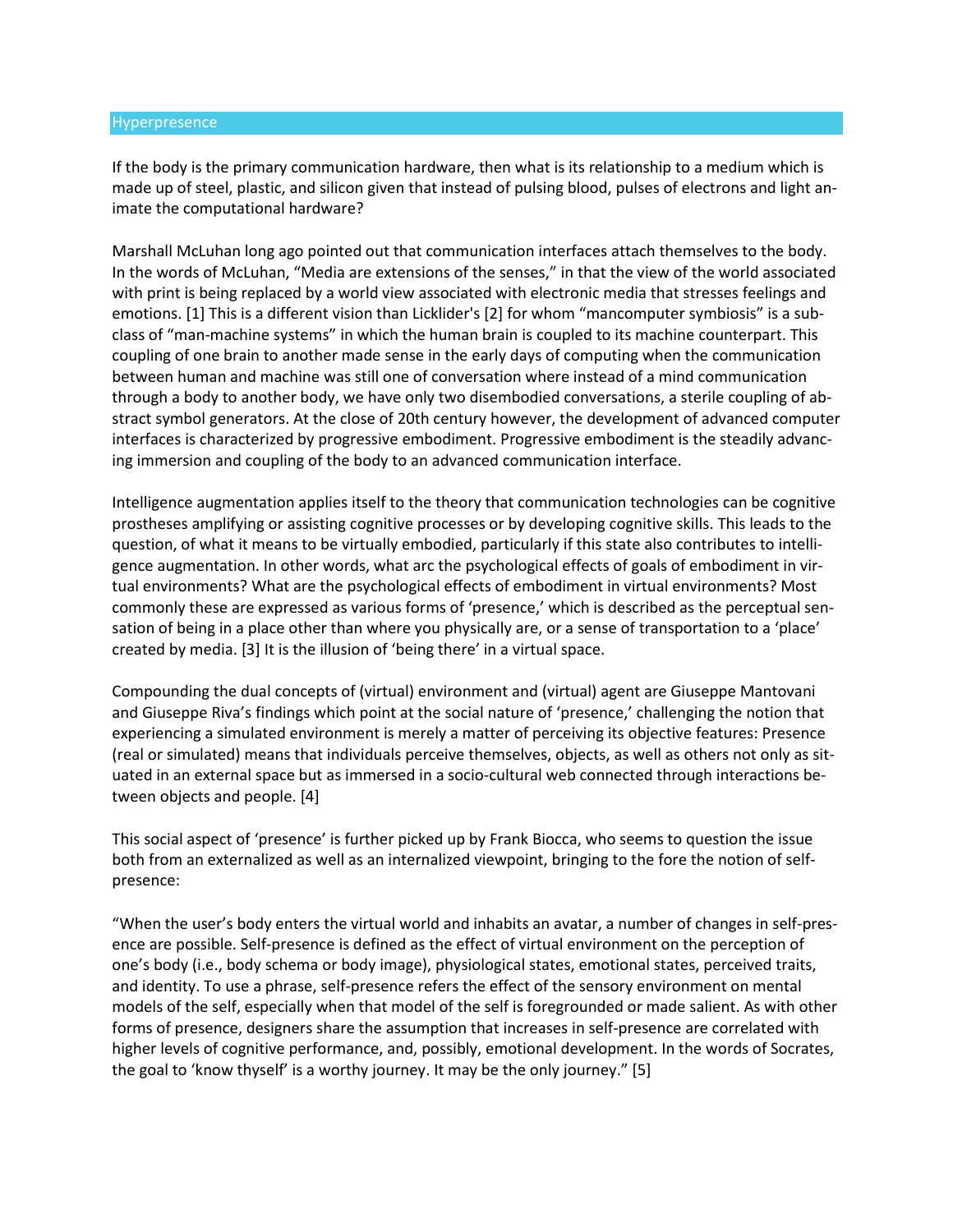And it is at this juncture that Biocca formulates a vision, a hypothesis, a wish:

"… it may be possible to develop a medium in which one feels greater "access to the intelligence, intentions, and sensory impressions of another" than is possible in the most intimate face-to-face communication. One aspect of what might be called hyperpresence" (Biocca, 1997) may be possible in the social presence domain as well. Of course, it is hard for us now to imagine a medium that can create greater intimacy than face-to-face communication. But this misses the point of social presence and the very artifice of the body itself. In face-to-face communication the body is used to communicate one's sensory experiences, observation, and inner states to another. The body is the medium for this transfer. Communication codes such as spoken language and non-verbal codes such as facial expression, posture, touch, and motion are used. But, for example, inner states might be communicated more vividly through the use of sensors that can amplify subtle physiological or nonverbal cues. These can augment the intentional and unintentional cues used in interpersonal communication to assess the emotional states and intentions of others." [5]

### Data Avatars

While Biocca's deliberations seem to focus on sensor based technologies, there may well be other means of conveying data, which is likely to bring about the communication of inner states, emotional responses and non-verbal clues, including an immediate manifestation of interests and inclinations.

Two avatars which may fulfill such demands, through non-sensor based technologies, were created by two separate groups of students, during different semesters, as course projects for a hybrid art/design and computation course entitled CS450, co-instructed between two artists and one computer scientists at Sabanci University. [6]

Both projects deliberately go against the grain of the prevalent mindsets of metaverse residents which, more often than not, involve a wish for concealment of real life attributes: A study conducted by Brosnan, [7] using 126 participants recruited from Second Life, shows that while the physical persona may be predictive to a certain extent in virtual embodiment, nonetheless in many cases significant differences between physical and virtual appearances and identities is to be expected.

This typical behaviorism is being challenged by bringing data from the physical realm into the metaverse: Rather than create avatars which are vessels of concealment, revelations regarding the physical state of the wearer are being sought. Thus, what is aimed for are wearable virtual technologies which allow their users to be represented in a manner in which both their real life and virtual life traits can be visualized simultaneously, by using data imported from the physical to the virtual realm.

### The Miró Avatar

The project originates from the desire to integrate an emotional presence into the World Wide Web. In real life, emotions are not communicated consciously; hence the idea of using Electroencephalography (EEG) to collect a person's emotions. However, since EEG data cannot have reliable or interpretable meaning concerning any emotional state, one may only speak of collecting the 'idea' of one's emotions. EEG is used to accumulate an individual's brain signals; signals that occur each moment, unconsciously,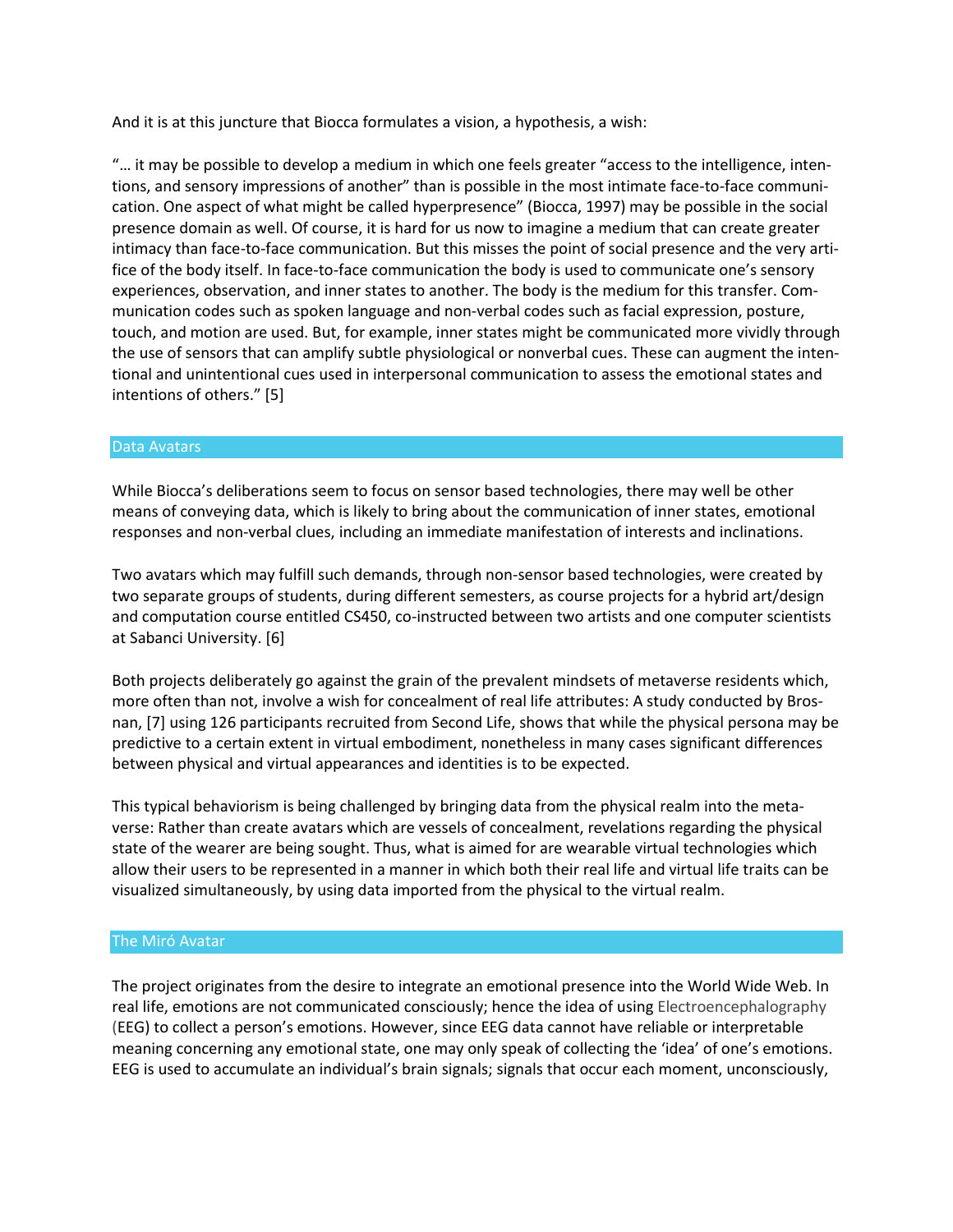in response to the interaction with the immediate environment. Since it was seen to be desirable to interpret these signals as the idea of one's emotional presence in virtual reality, the three dimensional metaverse of Second Life became a natural platform to apply such a metaphor of reality.

Figure 1: The Miro Avatar, Işıl Demir, Can Şen, Yiğit Yüksel, Second Life, 2008.

The collection of EEG data is done by an open source program, *BrainBay*, which outputs the biosignal as EDF files. These files are converted to ASCII text files with another open source program, *Polyman*. The content of these files are integers between -4000 and 4000. The ASCII files are uploaded to a website from which custom made scripts in Linden Scripting Language (LSL) read the files that contain the EEG data.

The avatar changes according to incoming brain wave. When the avatar is activated the script begins reading data from the server and a change in the shape of the avatar according to the incoming integer values is brought about. Thus the user's brain waves form a virtual manifestation that represents his/her virtual appearance which can also be considered as a metaphor for the representation of one's mind; since, figuratively, what is thus visualized are the person's 'thoughts.'

As far as the creative process is concerned, the visualization of one's emotional presence has been inspired by the idea of the four dimensional painting which Miró proposed in his later years. Thus, the avatar, composed of the various visual elements featured in Miró's paintings, continuously changes its shape and is redrawn, transcending the two and three dimensionality of painting and sculpture. As expected, this representation stands in contradiction to the prevalent tendencies of metaverse and MMORPG players who, will either create accurate physical reflections of themselves by making an avatar corresponding to their actual appearance or conversely by giving the avatar physical traits to which they aspire to in real life, but which are entirely out of their reach in the physical realm.

As a general rule three dimensional virtual spaces tend to be simulations of real spaces and as such they can solely be interacted with and experienced through mental processes which are the visual, auditory, and cognitive stimulations in the brain. So, instead of creating an avatar based on actual physical traits, the output of the project offers to create an alternative visual entity, usable as an avatar, derived from the fact that users cannot have a real physical presence in virtual spaces and the fact that their mental input is the only factor that creates the illusion of presence in a virtual space. Other users can 'see' them, not because they are physically there; but because there is an avatar that is shaped via their thoughts and desires with which one may interact in a manner similar to face-on-face physical interaction. Thus it may be concluded that, in terms of representation, virtual appearance may well rely on the output of unconscious thoughts, which are what is also mirrored in the surrealist approach of Miró's paintings.

### The PersonaSkin Avatar

The second project involves an avatar who carries several body attachments which change color saturation values based upon a data feed which is generated from the arts and entertainment section of a facebook user's profile. Although the project was initially intended for real life usage, inspired by an RFID based real life event which tied facebook data to physical bodies, launched in Israel in 2010. However, despite this physical precedent it was decided to first discover the possibilities of identity matching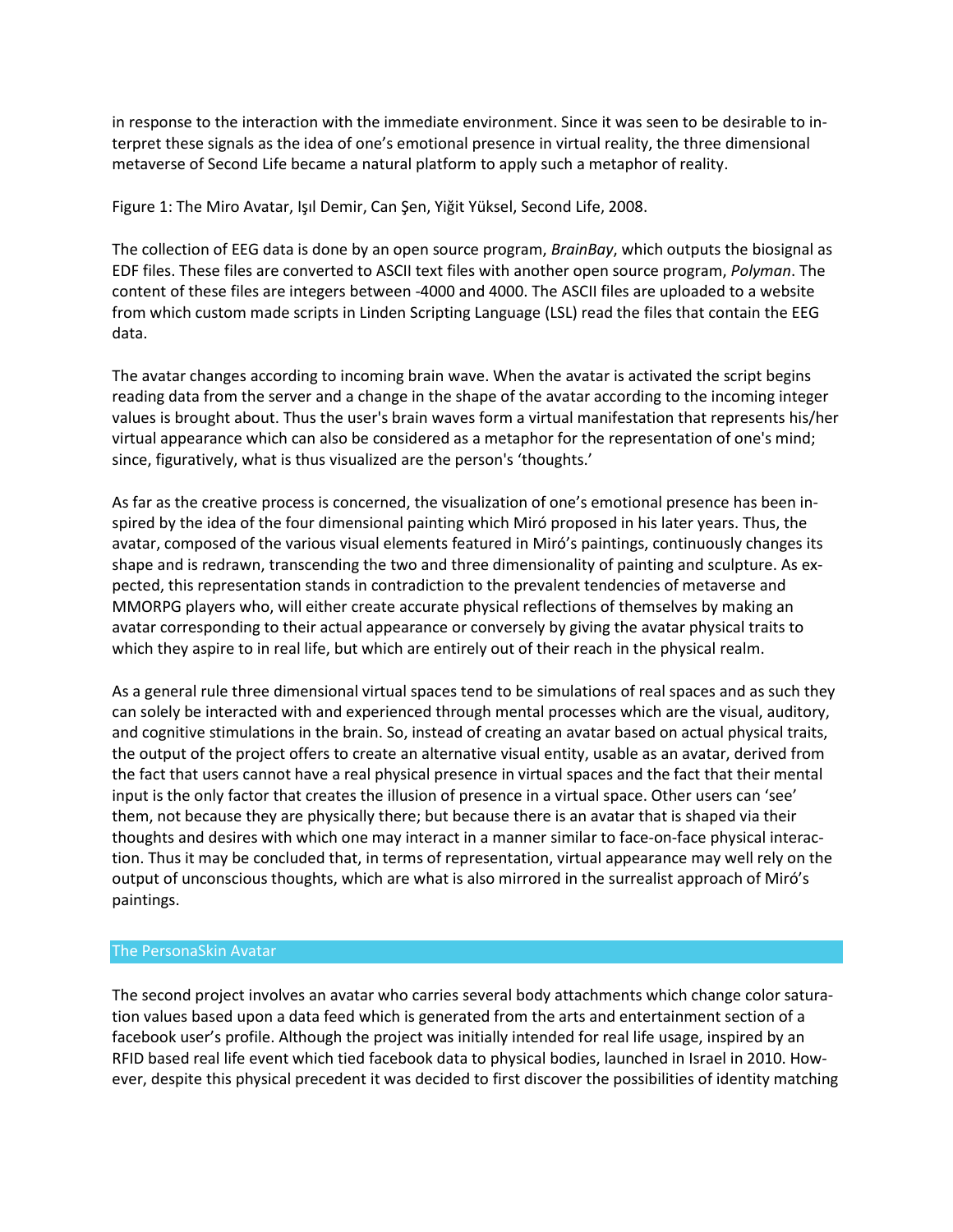through accessories and outfits in a virtual world. Thus, a metaverse resident who also owns a facebook account can utilize these attachments to project his/her interests to the outside (virtual) world.

Figure 2: The Personaskin Avatar, Ayse Naz Pelen, Doğukan Malbora, Mustafa Cağrı Güven, Second Life, 2011.

According to Swann's self verification theory, during most social interactions there is a general desire for outside evaluations which verify self-views; in other words, a wish to get others to see us in the way in which we see ourselves. Given that Facebook users create their profiles themselves, very much along the lines in which they want to represent themselves, self verification theory has become an important part of this project. The aim is to achieve an understanding as to how persons may choose to introduce themselves in social networks, real and/or virtual, in order to attain states of self verification through identity matching: The avatar is expected to bring them to the notice of persons of similar facebook status, in terms of the frequency of interests presented in the arts and entertainments section thereof.

In terms of technology the data is being taken out of Facebook via php and a Facebook api. Subsequently the data is sent to a server and from there imported into Second Life, where LSL is being used to embed the data into the objects which represent the various categories either by heightened/lessened saturation values or alternatively through different levels of transparencies.

Questions such as age, sex and geographic location appear to become increasingly less relevant in a metaverse environment, where people seem to interact mainly through their ideologies and their creativity which are taken to be standalone attributes which exist independently of the 'real life' persona behind the keyboard. Under such circumstances an avatar of androgynous appearance, whose adornments are created out of his or her areas of interest seems to be particularly apt design strategy. Since some kind of legend is needed to decipher visualization of the incoming data the skin of the dramatic full avatar also serves as a legend. In cases where residents who wish to go for a more conservative appearance, a t-shirt and various colorized male and female skins are also included in the package.

### **Conclusion**

In the brave new world of three dimensional, online virtual worlds yet another aspect of our grappling with embodiment is coming to the fore. This is in accord with the notion of cyborg as an interface which couples the physical body with technology [8], within which three dimensionally embodied avatars can also be characterized as a form of cyborg coupling. For Biocca this coupling underscores what he calls the cyborg's dilemma, which for him is nothing less than a Faustian tradeoff: "Choose technological embodiment to amplify the body, but beware that your body schema and identity may adapt to this cyborg form." [5]

Thus, a germane question would appear to be whether such attire would be powerful enough to provoke change and transformation not only on the virtual agent but extend its influence into the physical realm, bringing forth new modes of presence as well as self-presence not only in three dimensionally embodied online virtual worlds but also in the one which we inhabit with our flesh and blood selves.

Can avatar attire which reveals, rather than conceals a metaverse resident's persona aid in the process of self-presence and (virtual) self verification? Can personal change be brought about through technologies which not only reveal our pixelated flesh, but also reveal the biological and cultural fields which we